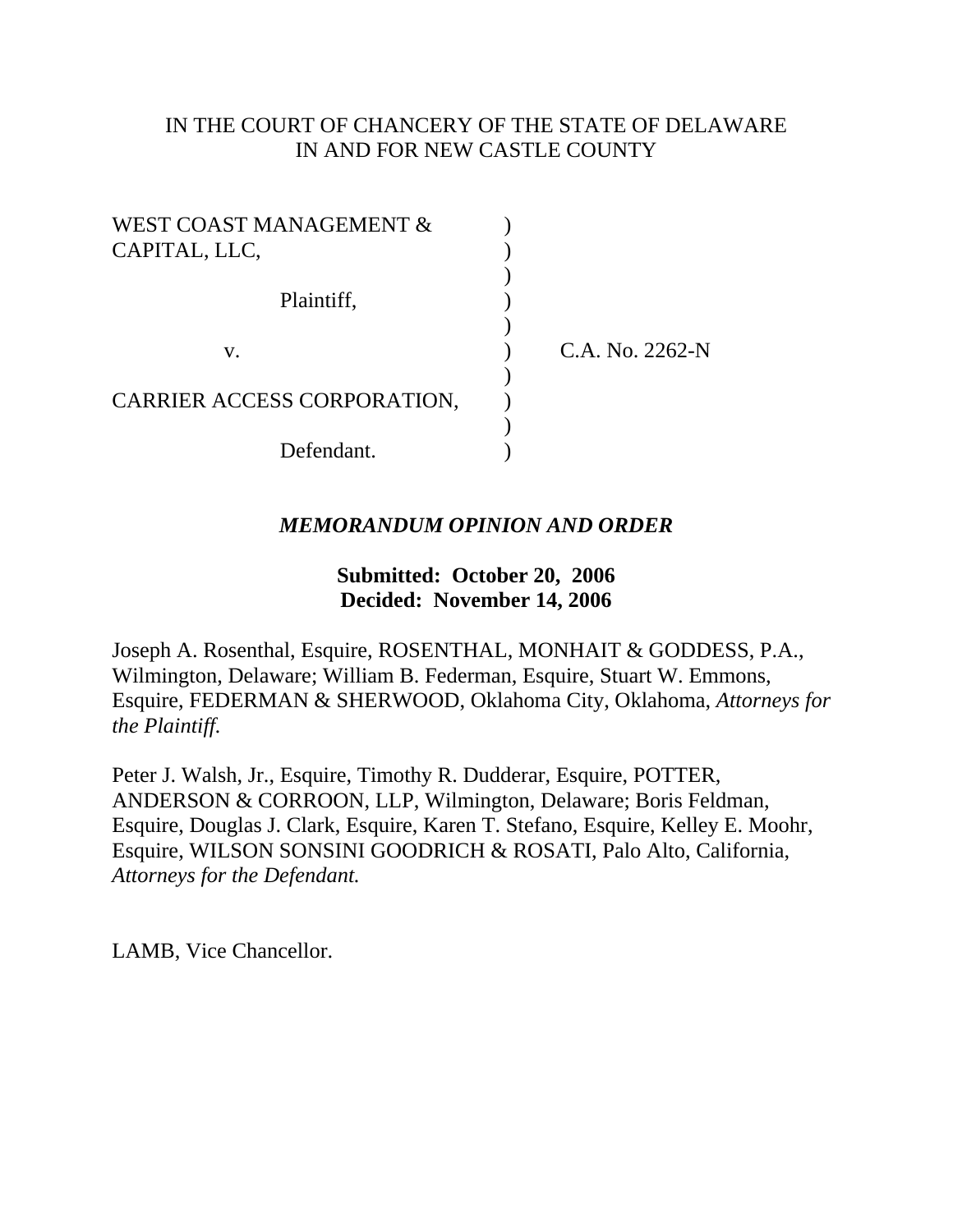**I.**

A stockholder derivative plaintiff that had judgment entered against it in the United States District Court for the District of Colorado for failure to plead demand futility, but without prejudice to the claims asserted on behalf of the corporation, seeks to inspect the corporation's books and records pursuant to 8 *Del. C.* § 220 to obtain information sufficient to adequately plead demand futility in a proposed second derivative complaint. The court finds the derivative plaintiff is estopped from relitigating demand futility and the Colorado federal court's opinion and order preclude the plaintiff from filing a second derivative complaint. For that reason, the plaintiff does not have a proper purpose in making its section 220 demand. Thus, the complaint will be dismissed.

#### **II.**

### A. The Parties

 The defendant, Carrier Access Corporation, is a Delaware corporation with its principal place of business in Boulder, Colorado. Carrier designs, manufactures, and sells access equipment to wireline and wireless carriers. The plaintiff, West Coast Management & Capital, LLC, is a limited liability company organized under the laws of the State of Washington. West Coast claims to have been a holder of Carrier stock at all relevant times.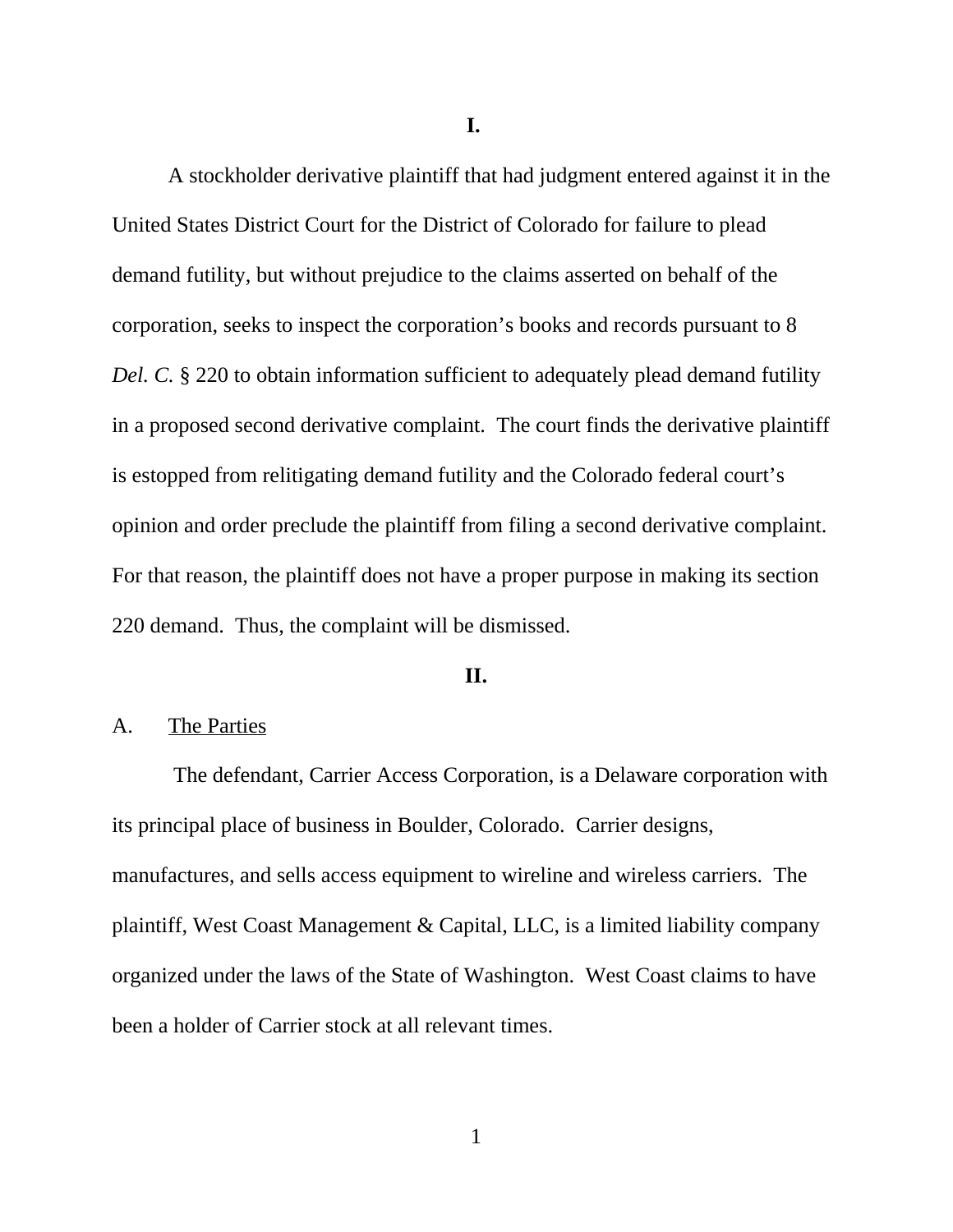#### B. The Facts

## 1. Alleged Wrongdoing

Through this section 220 action, West Coast seeks to investigate alleged wrongdoing in connection with Carrier's restatement of its 2003 and 2004 financial statements. Carrier announced that its financials contained material accounting errors and reflected weaknesses in internal financial reporting controls. As a result of the ensuing restatements, reported revenue for 2003 was reduced by \$84,000 and reported revenue for 2004 was reduced by \$5,822,000. Reported net income decreased from \$2,458,000 to \$1,512,000 in 2003 and from \$899,000 to a net loss of \$1,729,000 in 2004. During the time periods covered by the restatement, Carrier's CEO, Roger L. Koenig, and his wife, Nancy Pierce, who was also a director and the Corporate Development Officer of the company, sold Carrier common stock worth more than \$7,000,000. The company's CFO, Timothy R. Anderson, sold stock worth approximately \$830,000. As a result of these events, numerous federal securities suits and several derivative complaints were filed.

#### 2. The Federal Derivative Suit

On June 17, 2005, West Coast filed a derivative complaint on behalf of Carrier in the United States District Court for the District of Colorado. The case was consolidated with several other derivative actions filed by other plaintiffs. None of those plaintiffs made a section 220 demand on Carrier before filing suit.

2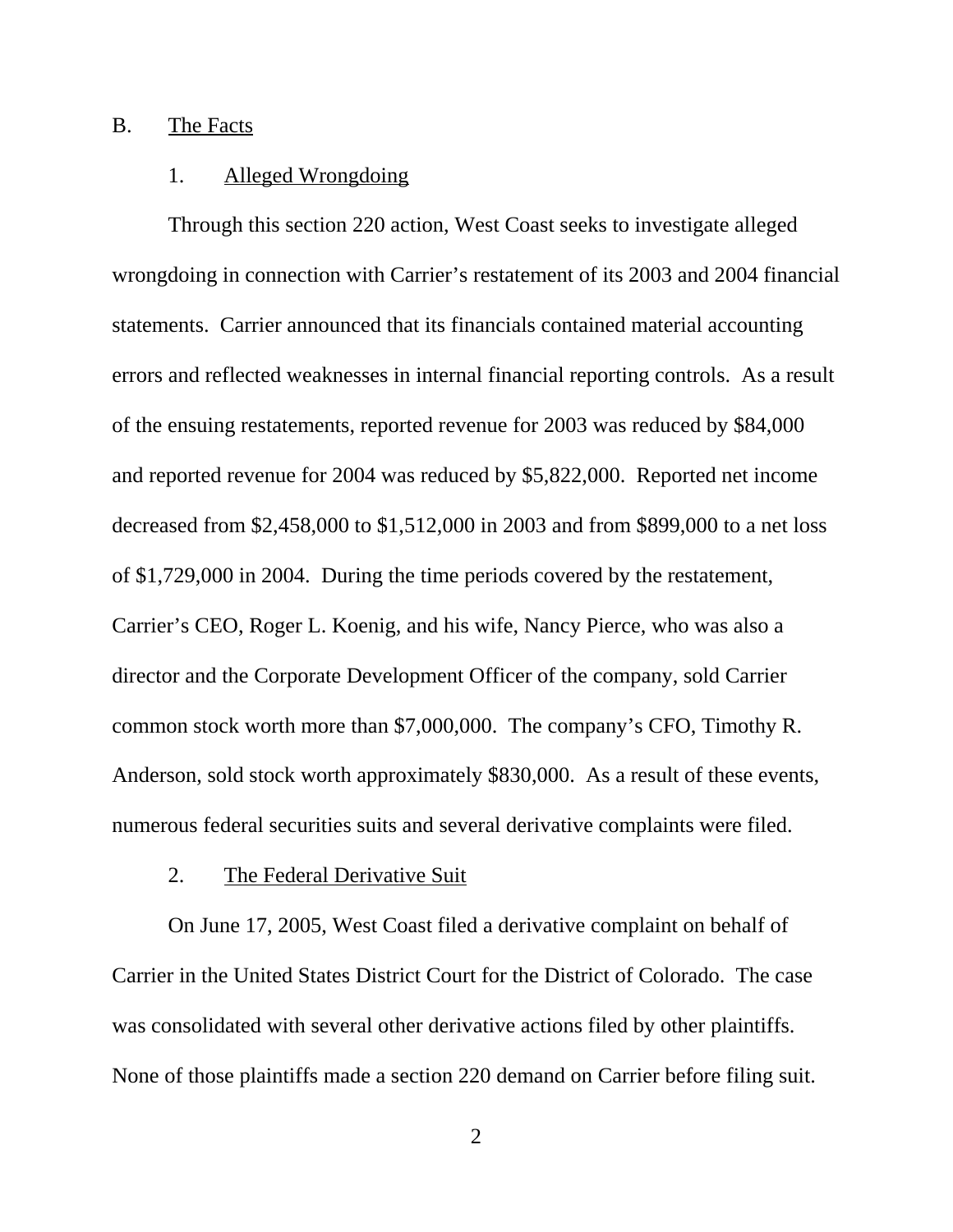An amended complaint was filed on September 26, 2005. The defendants moved to dismiss for failure to adequately plead demand futility under Federal Rule of Civil Procedure 23.1. The plaintiffs responded, but also asked the court for leave to replead demand futility in the event the case was dismissed. On March 30, 2006, United States District Judge Phillip S. Figa granted the defendants' motion to dismiss for failure to adequately plead demand futility and specifically denied the plaintiffs' request for leave to replead.<sup>1</sup> The court entered judgment for the individual defendants and against the named plaintiffs; moreover, the federal court dismissed the underlying claims without prejudice.

## 3. The Federal Securities Case

Numerous securities class actions were also filed against Carrier. They were consolidated into one action, also in the District of Colorado, where a consolidated securities class action complaint was filed on January 17, 2006. The defendants moved to dismiss the complaint, but the court found that the plaintiffs had alleged sufficient facts to plead scienter under the Private Securities Litigation Reform Act of 1995<sup>2</sup> and, on July 18, 2006, the court denied most of the defendants' motions to dismiss.<sup>3</sup>

<sup>&</sup>lt;sup>1</sup> West Coast Mgmt. & Capital, LLC v. Koenig, Case No. 05-cv-01134 (D. Colo. Mar. 30, 2006).  $2$  Pub. L. No. 104-67, 109 Stat. 737 (1995) (codified as amended in various sections of 15

U.S.C.).

<sup>3</sup> *Croker v. Carrier Access Corp.*, Case No. 05-cv-01011 (D. Colo. July 18, 2006).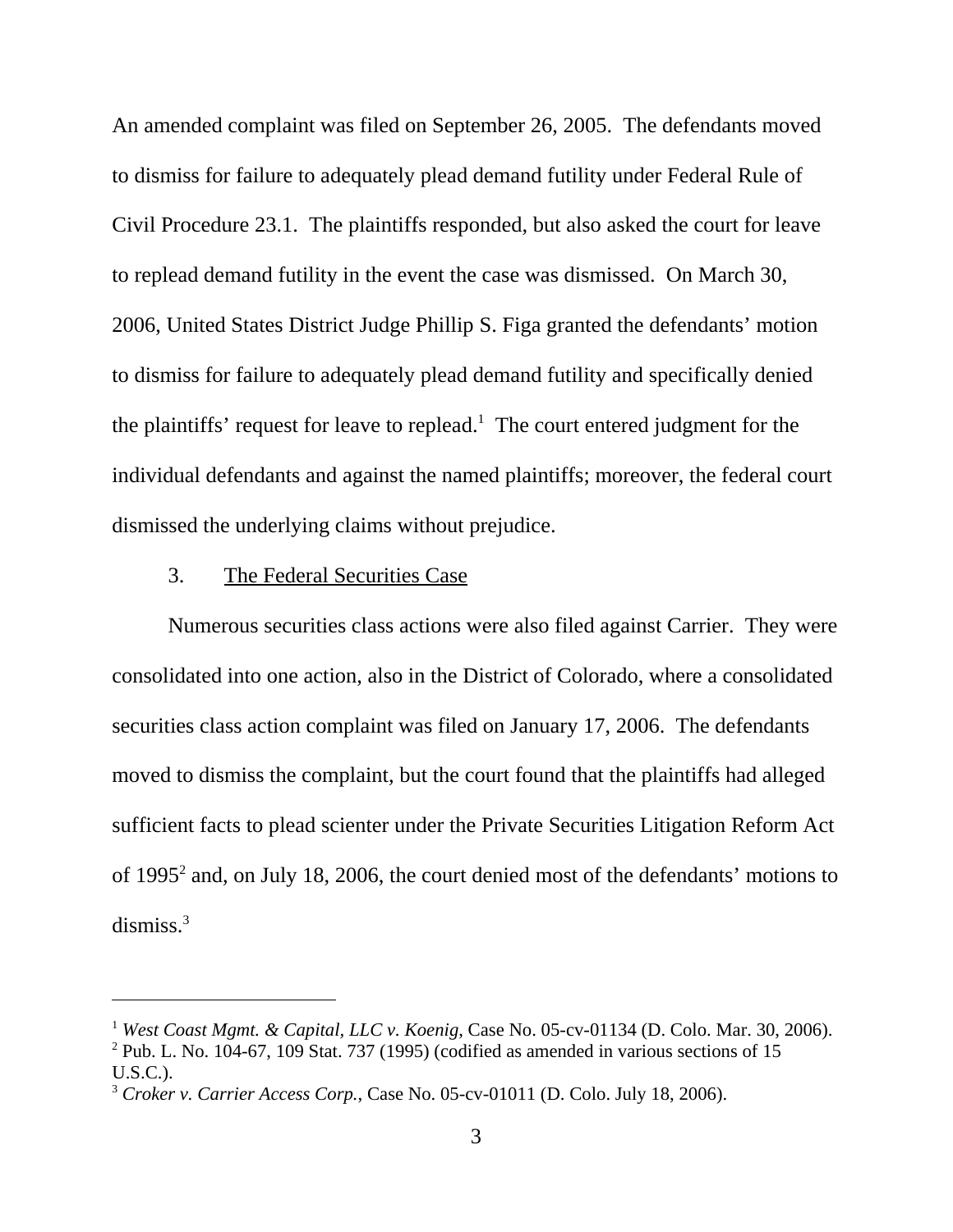#### 4. The First Demand For Books And Records

On October 27, 2005, four months after West Coast filed its stockholder derivative suit and while the motion to dismiss the amended complaint was pending in federal court, West Coast served its first demand on Carrier to examine the company's books and records. In its demand letter, West Coast sought documents relating to its pending claims. On November 3, 2005, Carrier responded to West Coast that its demand was an improper attempt to circumvent the federal court's decision to deny additional discovery during the pendency of the motion to dismiss. West Coast took no action in response to Carrier's letter.

## 5. The Second Demand For Books And Records

On April 11, 2006, after the federal derivative suit was dismissed for failure to plead demand futility, West Coast served another books and records demand on Carrier. The second demand is similar to the first and seeks documents relating to the claims in the derivative suit.<sup>4</sup> The demand letter states West Coast's purpose is to investigate wrongdoing and recounts substantively the same allegations found in the dismissed federal derivative complaint. Carrier responded with a letter asserting the demand was improper in light of the federal court's denial of West Coast's request to replead.<sup>5</sup> In an April 20, 2006 letter, West Coast responded that

 $<sup>4</sup>$  Compl. Ex. 1.</sup>

 $<sup>5</sup>$  Compl. Ex. 2.</sup>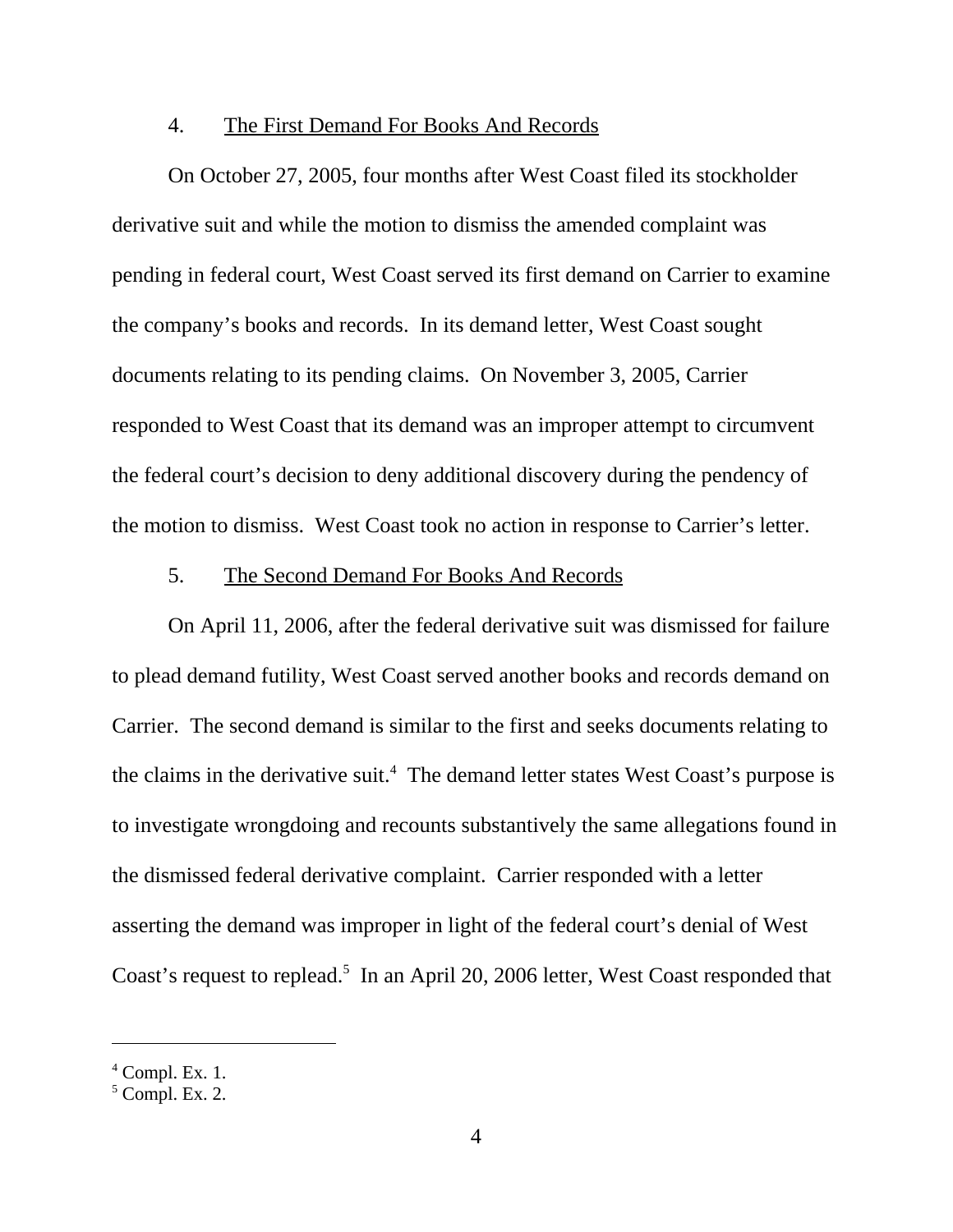it does not intend to amend its federal complaint, but rather intended to file "a second derivative action should additional information be uncovered."<sup>6</sup> Further elucidating its purpose, West Coast stated its belief that such a course of action was proper because the dismissal was without prejudice.

### 6. The Delaware Action

West Coast filed its complaint in this court on July 3, 2006. The complaint, like the demand letter, articulates that the sole purpose is to investigate wrongdoing. Implicit in both is that the investigation is targeted at reinitiating derivative litigation. Carrier answered the complaint on July 26, 2006 and simultaneously moved for judgment on the pleadings.

### **III.**

In moving for judgment on the pleadings, Carrier argues that West Coast's purpose is futile and, therefore, not proper, because West Coast cannot bring a second derivative suit. Carrier reads the "without prejudice" language of the federal court's judgment as merely a recognition of the fact that the claims themselves belong to the corporation.<sup>7</sup> The claims, it argues, were dismissed without prejudice, but the named derivative plaintiffs are barred from bringing a

 $6$  Compl. Ex. 3.

<sup>&</sup>lt;sup>7</sup> Def.'s Opening Br. 5 ("While repleading or discovery on this issue would itself be an exercise in futility, the dismissal based on the granting of motions to dismiss must be *without* prejudice. Plaintiffs may wish to follow up with a demand, or the Carrier board itself may with to have the corporation pursue any legal remedies it may have unilaterally.") (citing *Koenig*, slip op. at 24- 25) (emphasis in original).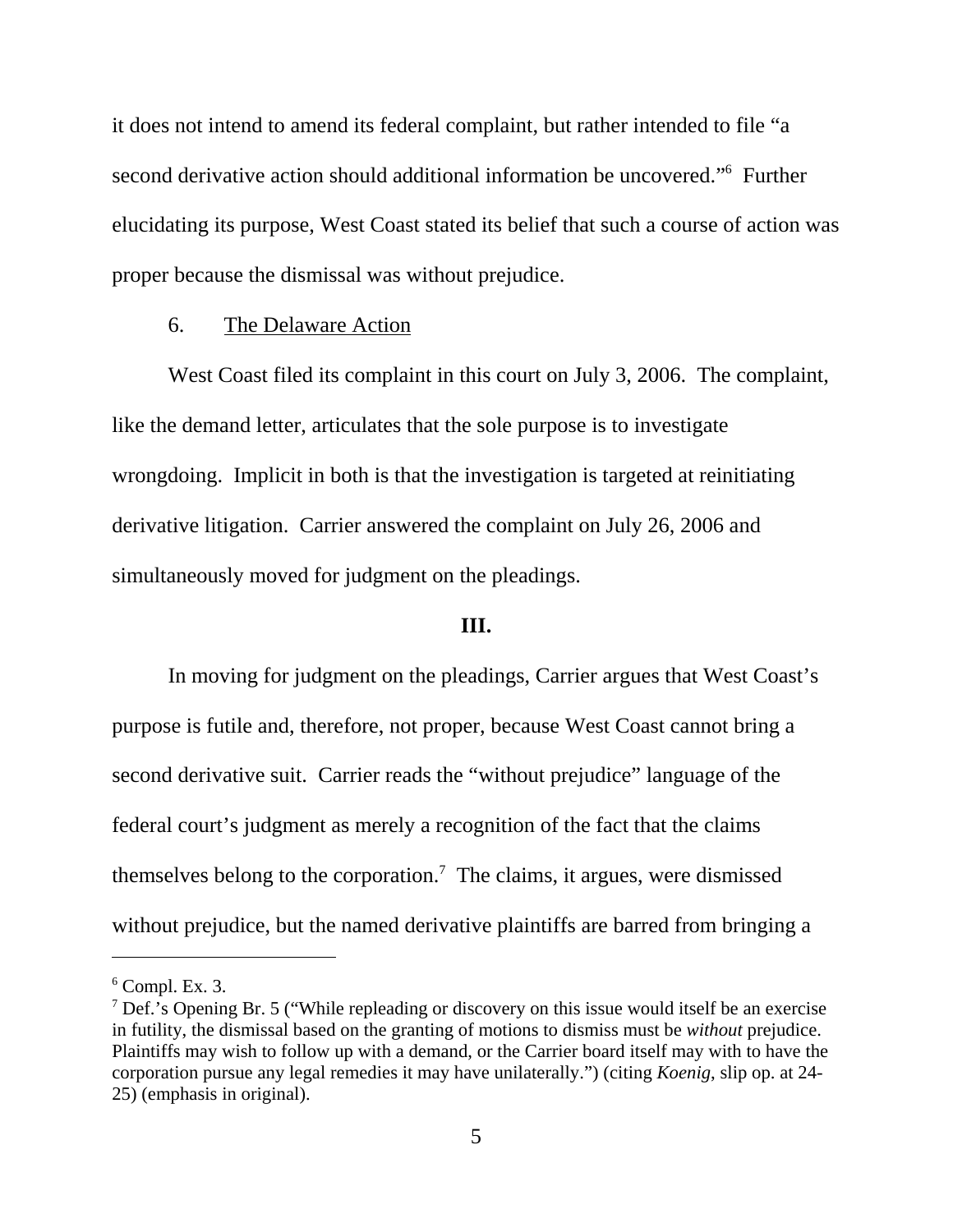second suit based on principles of res judicata, or as described in its reply brief, in the "particular procedural circumstances present here."8 This interpretation is reinforced, the defendant maintains, by the Colorado federal court's refusal to permit the plaintiffs to replead following dismissal. Therefore, Carrier argues, West Coast lacks standing to bring a second suit and, as a result, because West Coast's only reason for this section 220 demand is to pursue a second suit, West Coast does not have a proper purpose for inspection. The defendant further contends the independent right created by a section 220 action does not itself amount to a proper purpose to permit West Coast to inspect Carrier's books and records in the present case.

West Coast claims it has a proper purpose under section 220 to investigate wrongdoing. It argues that because the federal court's order was without prejudice it must be allowed to examine books and records in order to relitigate the issue of demand futility and bring a second derivative suit. It bolsters this assertion by pointing out that there is no federal equivalent to Court of Chancery Rule 15(aaa). The plaintiff argues that, as there is nothing that prevents it from bringing a second derivative suit, its purpose to investigate wrongdoing is proper. West Coast further argues that, even if it is precluded from bringing a second derivative suit, section 220 creates an independent right to inspect books and records.

<sup>8</sup> Def.'s Reply Br. 2.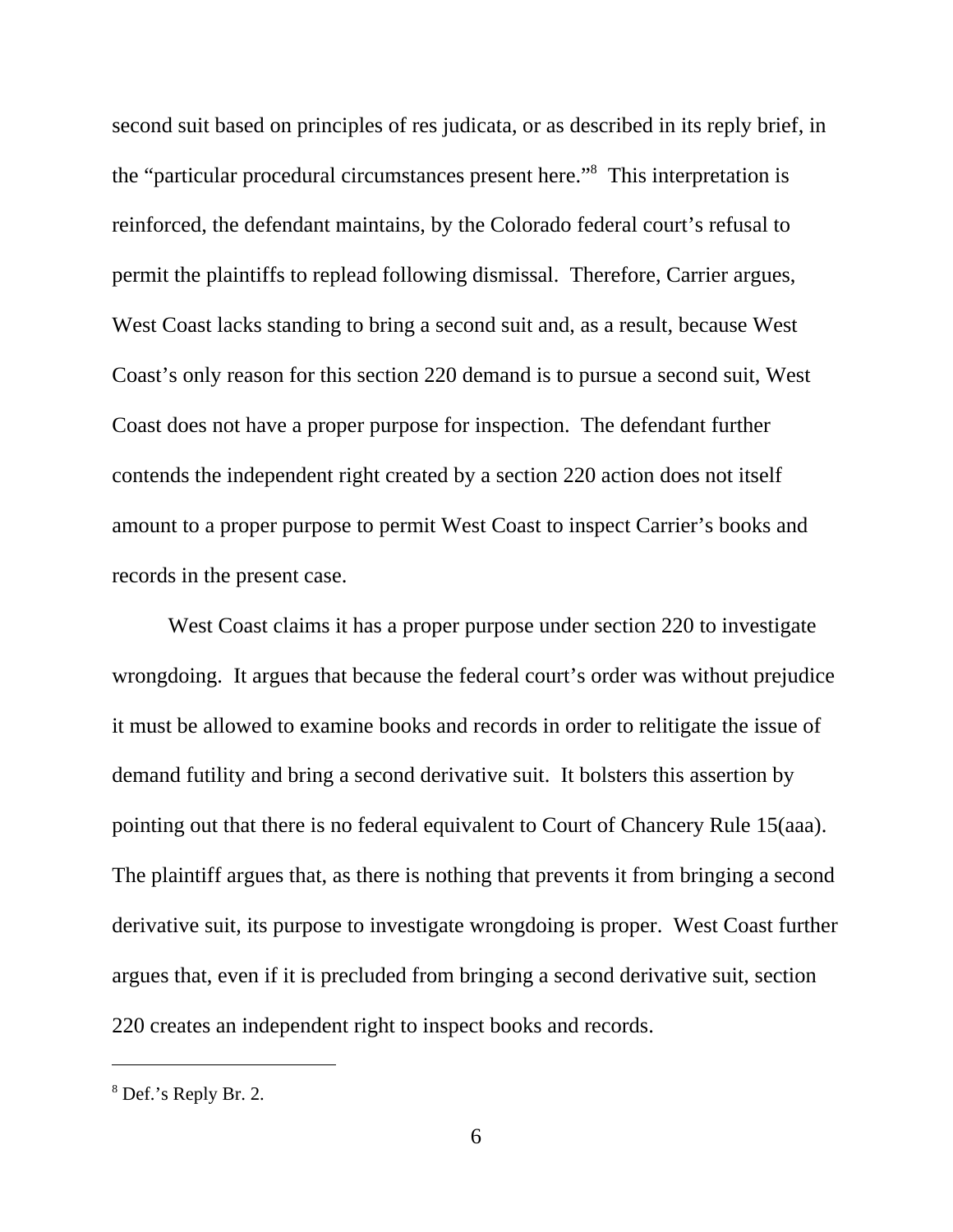Thus, the court must decide whether a dismissal for failure to plead demand futility results in issue preclusion to the same plaintiff in a subsequent derivative suit. Next, if issue preclusion does apply and it bars a subsequent suit, does West Coast's inability to file a second derivative suit deprive it of a proper purpose for its section 220 demand?

#### **IV.**

Under Court of Chancery Rule 12(c), the court will grant judgment on the pleadings if the pleadings fail to reveal the existence of any disputed material fact and the movant is entitled to judgment as a matter of law.<sup>9</sup> Similar to a Rule 12(b)(6) motion to dismiss in a section 220 case, that determination is generally limited to the factual allegations contained in the complaint and demand letter, but it may be appropriate for the court to consider exhibits attached to the pleadings.<sup>10</sup> In this context, the court takes judicial notice of the federal court decisions and orders. In considering a motion for judgment on the pleadings, the court is required to "take the well-pled facts in the complaint as true, and view those facts and any inferences drawn therefrom in the light most favorable to the non-moving party."11 "A trial court need not blindly accept as true all allegations, nor must it

<sup>9</sup>  *Desert Equities, Inc. v. Morgan Stanley Lev. Equity Fund, II, L.P.*, 624 A.2d 1199, 1205 (Del. 1993); *McMillan v. Intercargo Corp.*, 768 A.2d 492, 499-500 (Del. Ch. 2000).

<sup>10</sup> *Rag Am. Coal Co. v. AEI Res., Inc.*, 1999 WL 1261376, at \*1 (Del. Ch. Dec. 7, 1999).

<sup>11</sup> *Meades v. Wilmington Hous. Auth.*, 2003 WL 939863, at \*2 (Del. Ch. Mar. 6, 2003).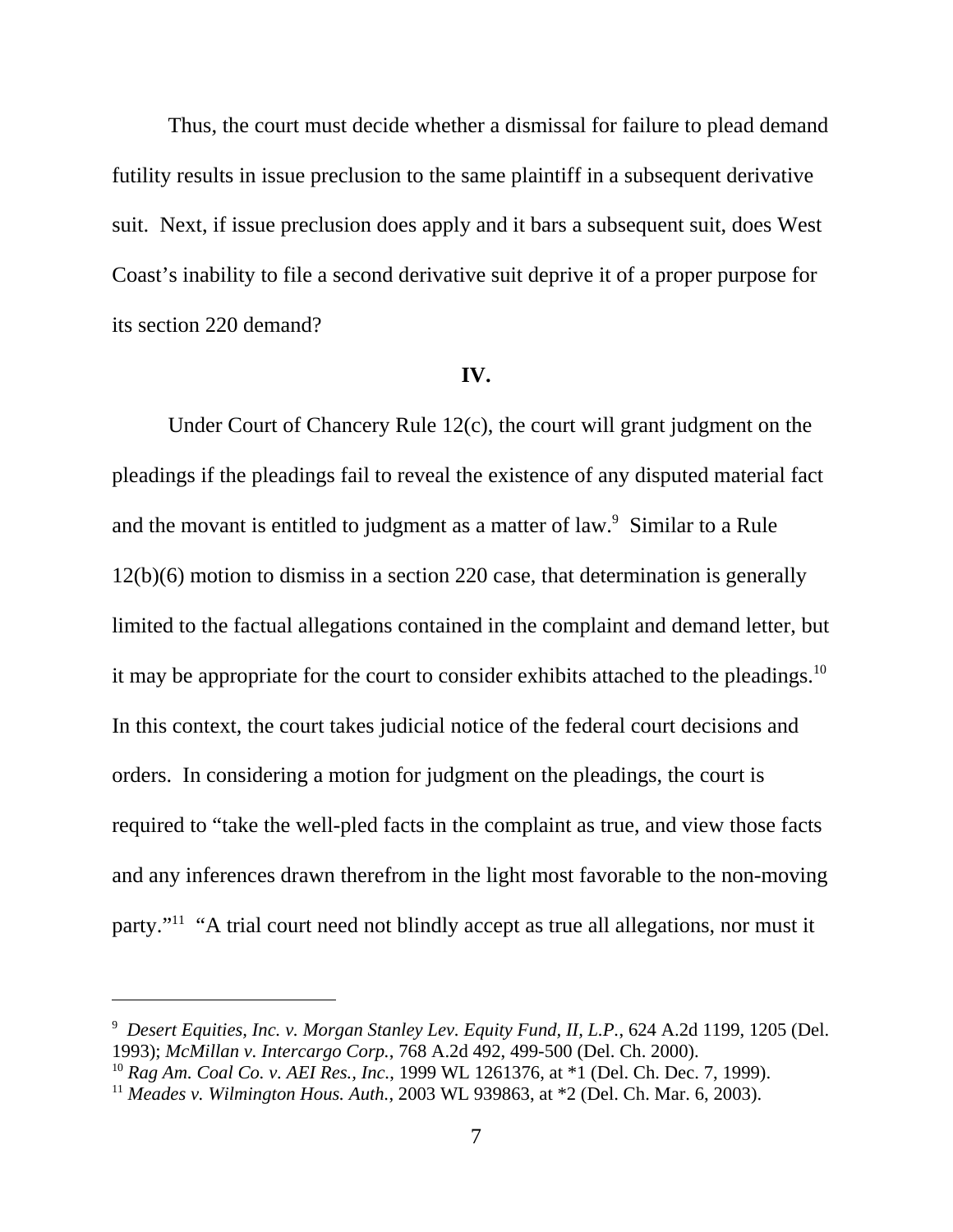draw all inferences from them in [the non-moving party's] favor unless they are reasonable inferences."12

Delaware law provides a statutory right for a stockholder to inspect the books and records of a corporation under 8 *Del. C.* § 220. This statutory right is conditioned on form and manner requirements and on the stockholder's purpose for inspection being a proper one.<sup>13</sup> The parties do not seriously dispute that West Coast is a stockholder of Carrier and that it has complied with the technical requirements of section 220 with respect to the form and manner of making its demand. The statute defines "proper purpose" as any purpose "reasonably related to such person's interest as a stockholder."14 If a books and records demand is to investigate wrongdoing and the plaintiff's sole purpose is to pursue a derivative suit, the plaintiff must have standing to pursue the underlying suit to have a proper purpose.15 Finally, at trial, the plaintiff must prove that it has some credible evidence of wrongdoing sufficient to warrant continued investigation.<sup>16</sup>

<sup>12</sup> *Grobow v. Perot*, 539 A.2d 180, 187 n.6 (Del. 1988) (quoted in *Werner v. Miller Tech. Mgmt., L.P.*, 831 A.2d 318, 327 (Del. Ch. 2003)).

<sup>&</sup>lt;sup>13</sup> Highland Select Equity Fund, L.P. v. Motient Corp., 906 A.2d 156, 163 (Del. Ch. 2006). 14 8 *Del. C.* § 220(b).

<sup>15</sup> *Polygon Global Opps. Master Fund v. West Corp.*, 2006 WL 2947486, at \*5 (Del. Ch. Oct. 12, 2006) ("This purpose [investigating wrongdoing] is not reasonably related to Polygon's interest as a stockholder as it would not have standing to pursue a derivative action based on any potential breaches.").

<sup>16</sup> *See Seinfeld v. Verizon Commc'ns, Inc.,* 2006 WL 2771558, at \*5 (Del. Sept. 25, 2006) ("We remain convinced that the rights of stockholders and the interests of the corporation in a section 220 proceeding are properly balanced by requiring a stockholder to show 'some evidence of *possible* mismanagement as would warrant further investigation.'") (emphasis in original) (citing *Security First Corp. v. U.S. Die Casting & Dev. Co.*, 687 A.2d 563, 568 (Del. 1997)); *Saito v.*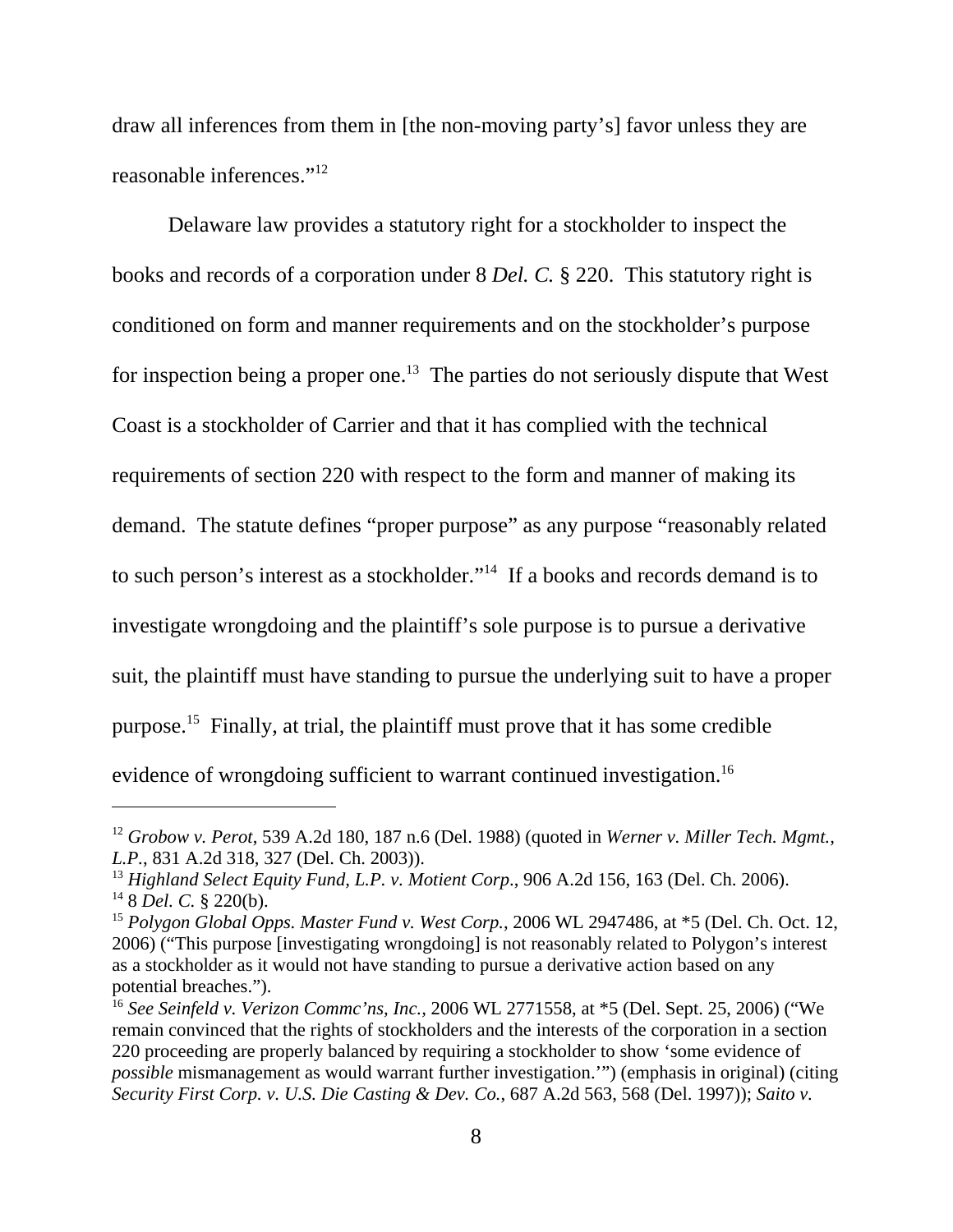To resolve this motion for judgment on the pleadings the court must make two determinations. First, can West Coast pursue a second derivative suit? Second, if it cannot, does it still have a proper purpose for its section 220 demand? In resolving these issues the court is mindful that a second derivative suit might be brought in at least two jurisdictions, Colorado and Delaware. Therefore, the court looks to federal procedural law and both Colorado and Delaware law to determine whether or not West Coast could bring a second derivative suit, despite the dismissal on demand futility of its first derivative suit.<sup>17</sup>

It is common practice in this court where there are inadequate allegations of demand futility to dismiss derivative suits with prejudice as to the named plaintiff, but not as to the corporation or its other stockholders. Court of Chancery Rule 15(aaa) and the Delaware Supreme Court's recent opinion in *Braddock v.* Zimmerman<sup>18</sup> make this result clear, except when express permission to amend is given by the trial judge. What is yet undecided under Delaware law and must be resolved by this court is, in the absence of a dismissal with prejudice to the specific

*McKesson HBOC, Inc.*, 806 A.2d 113, 117 (Del. 2002) ("If activities that occurred before the purchase date are 'reasonably related' to the stockholder's interest as a stockholder, then the stockholder should be given access to records necessary to an understanding of those activities.") (citations omitted).

<sup>17</sup> Of course, Delaware law governs the issue of demand futility in the first instance. *See LeBoyer v. Greenspan*, 2006 WL 2987705, at \*1 (C.D. Cal. Oct. 16, 2006) ("[W]e recognize that as to these claims the issue of demand futility is controlled by the law of the state of incorporation which, in this case, is Delaware law.") (citing *Kamen v. Kemper Fin. Servs., Inc.*, 500 U.S. 90, 98-100 (1991)).

<sup>18 906</sup> A.2d 776 (Del. 2006).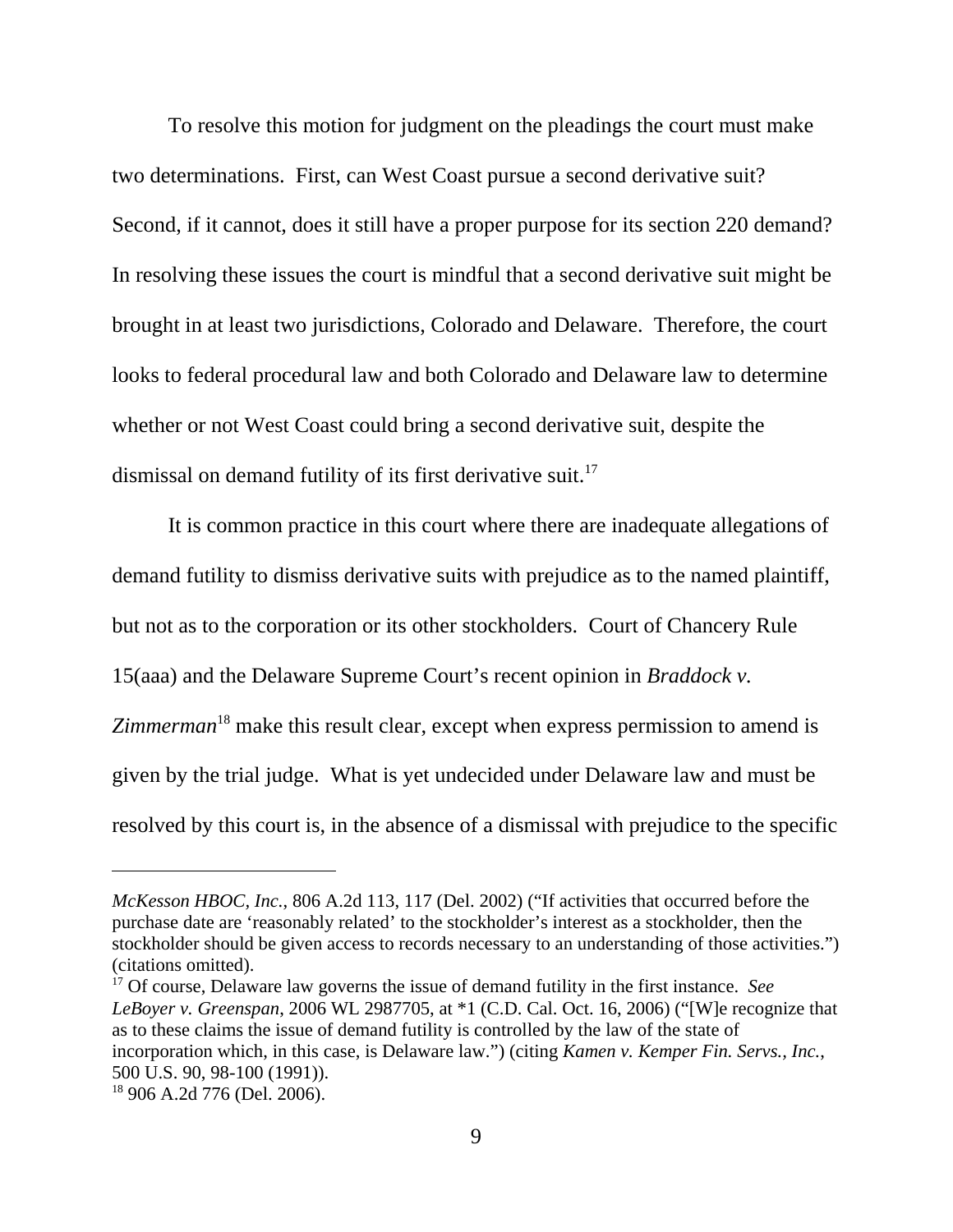individual derivative plaintiff, whether that plaintiff can file a second case and replead demand futility. That is, in the absence of leave to amend, does a dismissal on demand futility alone operate as a bar to subsequent suit by the same named plaintiff?19

This court gives the same preclusive effect to the judgment of another state or federal court as the original court would give. Full faith and credit requires a federal court to apply state law on issue preclusion when the original decision is in state court.<sup>20</sup> While not expressly constitutionally mandated, this court adopts the same policy. When the original decision is in federal court, federal issue preclusion law likely applies.<sup>21</sup> The court also notes, but does not decide as it is unnecessary to this opinion, that while federal law does not directly address the issue of the same plaintiff repleading demand futility in a second suit, recent federal case law, albeit interpreting other states' law, goes even further and holds

<sup>&</sup>lt;sup>19</sup> Various courts and jurisdictions use different and often conflicting terms for this concept including res judicata, claim preclusion, judicial estoppel, direct estoppel, collateral estoppel, and issue preclusion.

<sup>&</sup>lt;sup>20</sup> San Remo Hotel, L.P. v. City and County of San Francisco, 545 U.S. 323, 335 (2005) ("28 U.S.C. § 1738 requires federal courts to give preclusive effect to any state-court judgment that would have preclusive effect under the laws of the State in which the judgment was rendered."); *Baker by Thomas v. General Motors Corp.*, 522 U.S. 222, 248-49 (1998) ("Full faith and credit measures the effect of a judgment by all the laws of the rendering State, including authoritative rulings of that State's highest court on questions of issue preclusion.") (citations omitted). <sup>21</sup> *See M.J. Woods, Inc. v. Conopco, Inc.*, 271 F. Supp. 2d 576, 580 (S.D.N.Y. 2003) (noting issue preclusion "operates almost identically" under federal and state law).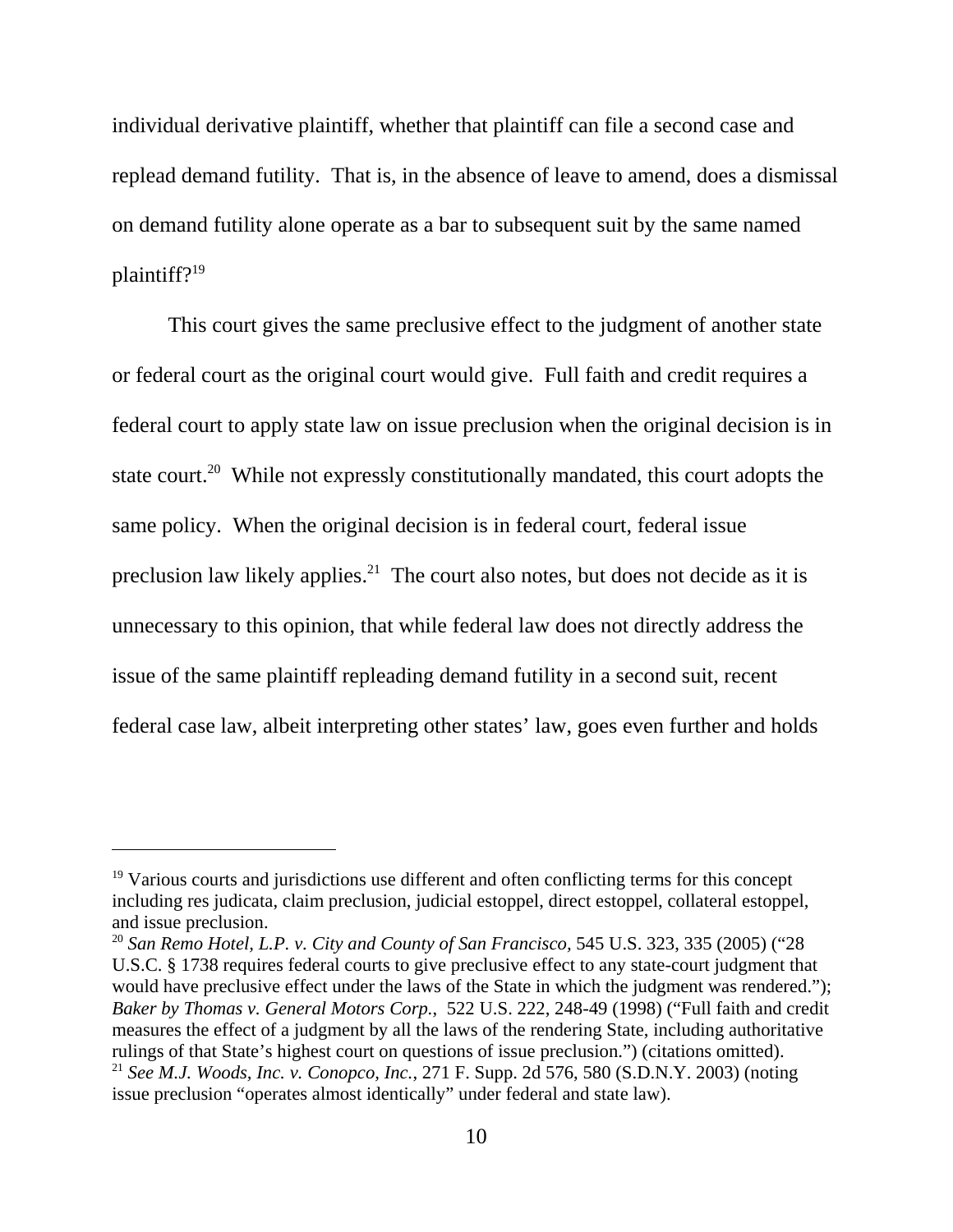that collateral estoppel bars all subsequent plaintiffs from relitigating demand futility.<sup>22</sup>

# A. West Coast Cannot Pursue A Second Derivative Suit Because It Is Estopped From Relitigating Demand Futility

Issue preclusion applies if: (1) the issue sought to be precluded is the same as that involved in the prior action; (2) that issue was actually litigated; (3) the issue was determined by a final and valid judgment; and (4) the determination was essential to the prior judgment.<sup>23</sup> There can be no serious dispute about three of the

test applied in *Berkowitz* is for the direct estoppel specie of issue preclusion. For it to apply collaterally to another party, the parties must be in privity. Colorado law on issue preclusion is substantially the same. *See Natural Energy Res. Co. v. Upper Gunnison River Water Cons. Dist.*, 142 P.3d 1265, 1280 (Colo. 2006). The doctrine of issue preclusion bars relitigation when the following criteria are met: (1) the issue precluded is identical to an issue actually litigated and necessarily adjudicated in the prior proceeding; (2) the party against whom estoppel was sought was a party to or was in privity with a party to the prior proceeding; (3) there was a final judgment on the merits in the prior proceeding; and (4) the party against whom the doctrine is asserted had a full and fair opportunity to litigate the issues in the prior proceeding.

<sup>&</sup>lt;sup>22</sup> *LeBoyer*, 2006 WL 2987705, at \*1 (denying a second plaintiff the opportunity to bring a case, holding "collateral estoppel bars relitigation of demand futility"); *Henik ex rel. LaBranche & Co., Inc. v. LaBranche,* 433 F. Supp. 2d 372, 381 (S.D.N.Y. 2006) (holding all potential stockholder plaintiffs "are precluded, on both res judicata and collateral estoppel grounds, from relitigating the issue of demand futility"); *In re Sonus Networks, Inc. S'holder Deriv. Litig.*, 422 F. Supp. 2d 281, 294 (D. Mass. Mar. 31, 2006) (granting a motion to dismiss on the issue preclusion finding "that a privy of the plaintiffs had a full and fair opportunity to litigate the identical demand futility issue in the state court, which reached a final judgment on that issue"); *but see Ji v. Van Heyningen*, 2006 WL 2521440, at \*5 (D.R.I. Aug. 29, 2006) ("[T]he Court finds that Defendants seek to apply issue preclusion [on demand futility] to a nonparty to the initial proceeding, and their efforts to dismiss this action on issue preclusion grounds falters."). Equitable considerations render dubious the majority position on this issue. Preventing subsequent individual plaintiffs from bringing potentially meritorious suits based on additional information gained in a section 220 demand would undercut the purpose of the statute and the policy concern articulated by the Delaware Supreme Court that plaintiffs should employ section 220 before filing suit. While a prior suit by another plaintiff with similar allegations of demand futility may bar a second plaintiff from filing the same suit, if the second plaintiff makes substantially different allegations of demand futility based on additional information, issue preclusion, from both a logic and fairness standpoint, would not apply. <sup>23</sup> Berkowitz v. Vari, 1999 WL 167818, at \*4 (Del. Super. Mar. 3, 1999) (citations omitted). The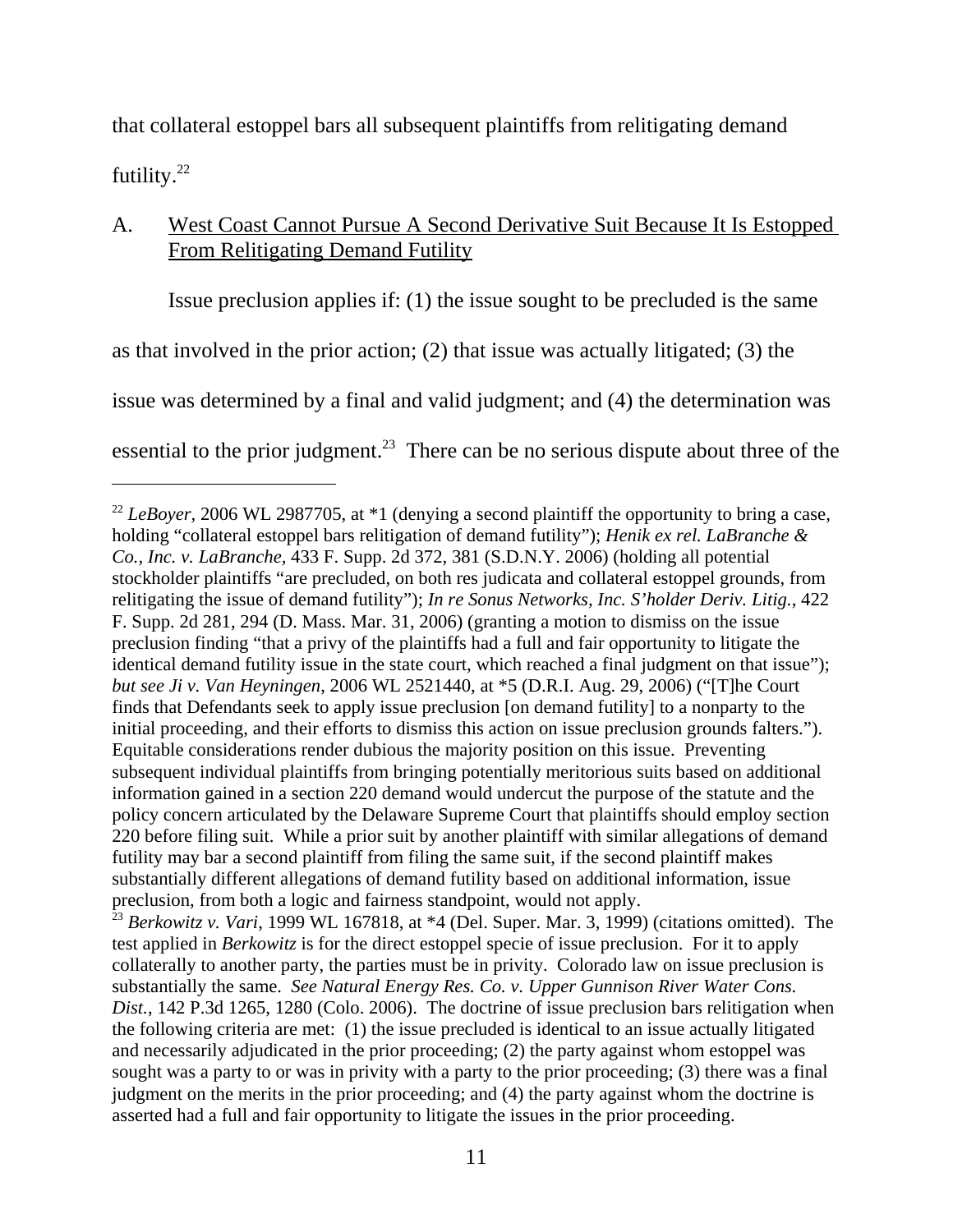four prongs. The key issue is whether the federal court's order of dismissal under Rule 23.1 was a final and valid judgment under the third prong.<sup>24</sup> The Delaware Supreme Court recently confirmed that a dismissal, even a dismissal without prejudice, is a final order.<sup>25</sup> In making that ruling, the court adopted the majority federal standard that a dismissal without prejudice, without leave to amend, is final. Thus, under federal law, the federal district court's order is a final judgment.<sup>26</sup> The remaining question is whether the "without prejudice" language in the federal court's order eviscerates the issue preclusion bar to a second suit by West Coast.

Regardless of the characterization of the prior dismissal as with or without prejudice, West Coast is estopped from relitigating demand futility.<sup>27</sup> The issue of demand futility was actually litigated and determined by the federal district court. This determination is binding and preclusive on West Coast in any subsequent

<sup>&</sup>lt;sup>24</sup> *Braddock*, 906 A.2d at 780 ("The test for whether an order is final  $\ldots$  is whether the trial court has clearly declared its intention that the order be the court's 'final act' in the case.").

<sup>&</sup>lt;sup>25</sup> *Id.* at 788-84 ("We hold that a final judgment results  $\ldots$  whenever a complaint is dismissed without prejudice *unless* the plaintiff is expressly granted leave to amend within a certain time.") (emphasis in original).

<sup>26</sup> *See Moya v. Schollenbarger*, 465 F.3d 444, 448-50 (10thCir. 2006) (discussing case law addressing when a dismissal without prejudice is an appealable final judgment).

<sup>27</sup> *In re Kaufman Mut. Fund Actions*, 479 F.2d 257, 267 (1st Cir. 1973) ("In affirming we must, however, comment upon one phrase in the order of the district court granting the motion to dismiss, that it is 'without prejudice.' This must mean without prejudice as to the substantive cause of action. The dismissal is with prejudice on the issue of the obligation to make a demand on the directors with respect to that substantive complaint."); *Ji*, 2006 WL 2521440, at \*4 ("Nevertheless, while the dismissal in state court was 'without prejudice,' it is to be considered a dismissal with prejudice as to the issue actually decided in the first case.").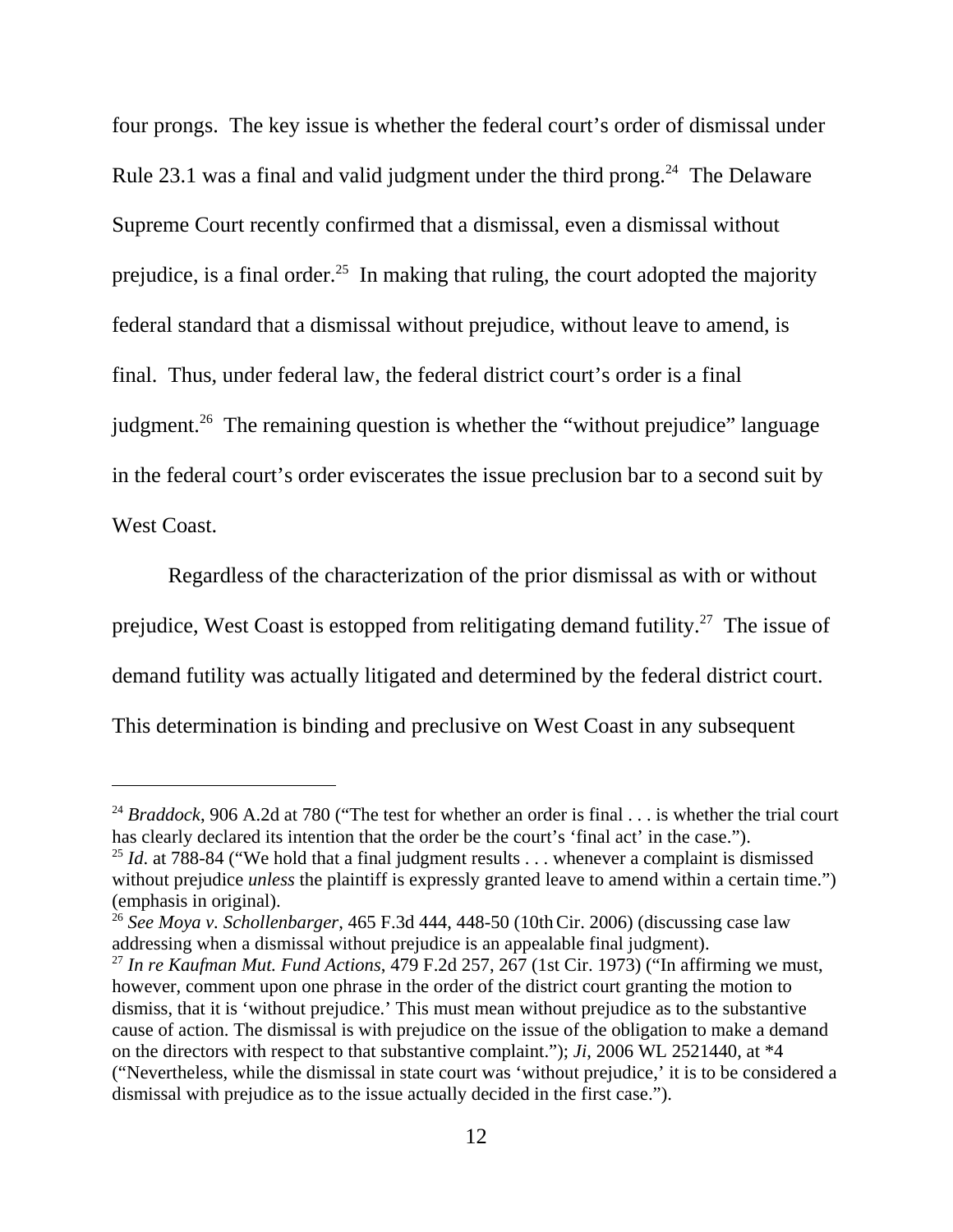litigation between the parties as a matter of issue preclusion.<sup>28</sup> The fact that the dismissal was "without prejudice," simply means that the underlying claim–belonging to Carrier, not its stockholders–was not adjudicated.29

This court need not find the federal district court's order does or does not amount to res judicata or complete claim preclusion, as the defendant argues. Issue preclusion of demand futility completely bars West Coast from pursuing the claim.30 Demand futility is a necessary pleading requirement to pursue a derivative claim. Absent a change in the composition of the board of directors, issue preclusion of demand futility bars West Coast from pursuing a second derivative suit based on the same claims. Thus, because the dismissal was functionally "with

 $28$  The court uses the term "estoppel" or the general phrase "issue preclusion" to describe this result as it is not directly analogous to any defined term. *See* 18 CHARLES ALAN WRIGHT, ARTHUR R. MILLER & EDWARD H. COOPER, FEDERAL PRACTICE AND PROCEDURE: JURISDICTION AND RELATED MATTERS § 4402 (1981), at 8-11:

Foreclosure of matters that have been once litigated has been described by a wide variety of phrases. For many years, the "awkward phrase" of "collateral estoppel" has been used. The estoppel is characterized as collateral because the later litigation commonly involves a different cause of action; purists accordingly have felt obliged to refer to "direct estoppel" whenever a first suit was ended in a manner that did not give rise to claim preclusion [also referred to as res judicata], but that did warrant preclusion of a specific issue. The more modern "issue preclusion" phrase encompasses both varieties of estoppel, and warrants the growing acceptance it has found in current federal decisions.

*See also Pastenka v. Texaco, Inc.*, 420 F. Supp. 641, 645 n.19 (D. Del. 1976) (distinguishing res judicata, direct estoppel, and collateral estoppel).

<sup>&</sup>lt;sup>29</sup> City of Wilmington ex rel. Water Dept. v. Lord, 1981 WL 383083, at \*12 (Del. Super. June 8, 1981).

<sup>&</sup>lt;sup>30</sup> *Braddock*, 906 A.2d at 784 ("The phrase 'without prejudice' will mean only that the otherwise final judgment does not operate as a res judicata bar to preclude a subsequent lawsuit on the same cause of action.").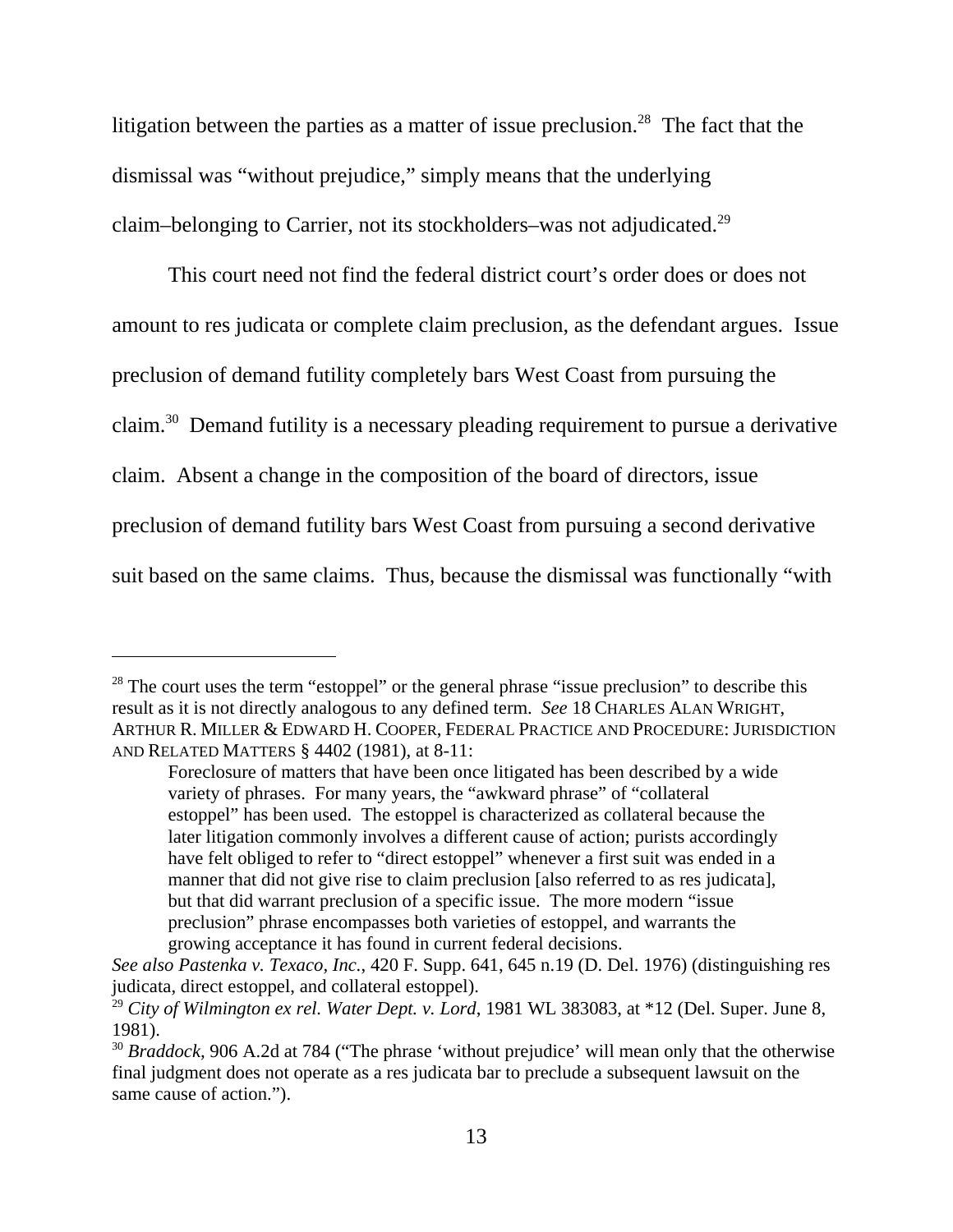prejudice" as to West Coast's effort to allege demand futility, West Coast cannot maintain a second suit. $31$ 

# B. The Federal District Court's Order Also Bars Relitigation Of Demand Futility

The same conclusion is reached from the plain language and logic of the federal court's opinion and order. Although the federal court's order was entered without prejudice, the text of the opinion and order makes clear that West Coast is prohibited from relitigating demand futility in another derivative suit. First, it is clear that the federal court issued its order without prejudice in recognition of the fact that the claims belonged to the corporation, not the individual plaintiffs.<sup>32</sup> Second, the court contemplated that the individual plaintiffs might make a demand on the board.<sup>33</sup> Finally, and most significantly, Judge Figa expressly denied the plaintiffs' request to amend their complaint to "attempt to cure any perceived pleading deficiencies."34 Thus, the language of the opinion and the decision to deny leave to replead support the conclusion that the without prejudice order was

<sup>&</sup>lt;sup>31</sup> 18A CHARLES ALAN WRIGHT, ARTHUR R. MILLER & EDWARD H. COOPER, FEDERAL PRACTICE AND PROCEDURE § 4435 (2d ed. 1987) ("Issue preclusion [in cases of dismissals without prejudice] is generally appropriate as to the precise issues resolved, and the dismissal operates as an adjudication on the merits to that extent.").

<sup>&</sup>lt;sup>32</sup> *Koenig*, slip op. at 24-25 ("While repleading or discovery on this issue would be an exercise in futility, the dismissal based on the granting of motions to dismiss must be *without* prejudice. Plaintiffs may wish to follow up with a demand or the Carrier board itself may wish to have the corporation pursue any legal remedies it may have unilaterally.").<br> $^{33}$  *Id.* 

<sup>33</sup> *Id*. 34 *Koenig*, slip op. at 24.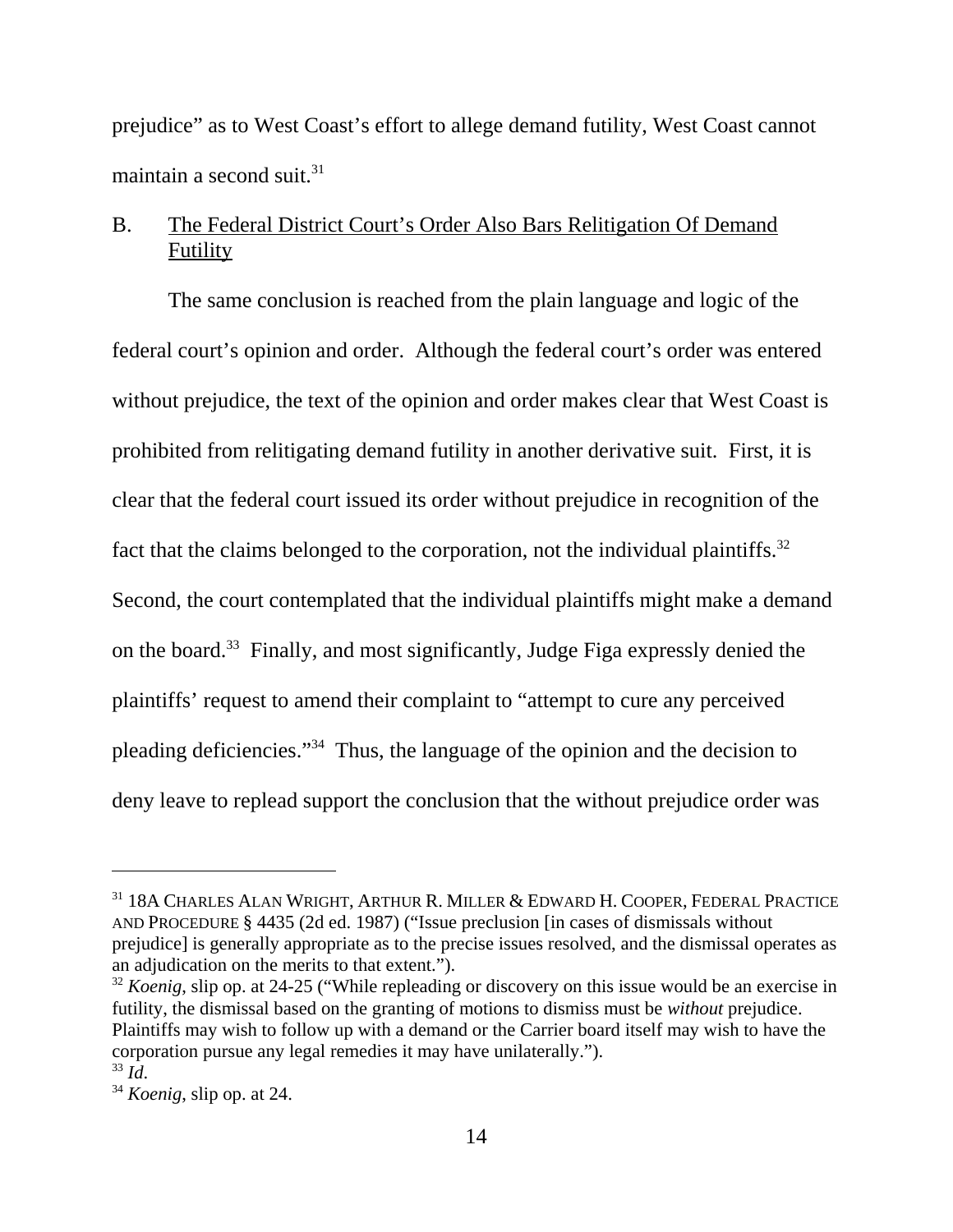not intended to permit West Coast to relitigate its claim.<sup>35</sup> When, in dismissing on demand excusal grounds, another court has denied discovery and leave to amend, it would undermine that decision for this court to permit the same plaintiff to pursue a section 220 action solely targeted at gaining information to relitigate that prior determination.36 West Coast's purpose in this circumstance cannot be proper.

# C. West Coast's Purpose To Pursue A Second Derivative Suit Is Not Proper Because It Is Precluded From Pursuing That Suit

It is clear that West Coast's sole purpose for investigating claims of wrongdoing is to obtain additional information to replead demand futility in order to pursue a second derivative suit. This purpose is not reasonably related to West Coast's interest as a stockholder as West Coast is not a proper plaintiff to bring such an action. As this court recently discussed in *Polygon v. West*, the Delaware Supreme Court's opinion *Saito v. McKesson HBOC, Inc.* is not to the contrary, and in fact, it mandates this result.37 The court in *Saito* specifically held that "if the

<sup>35</sup> This is in contrast to opinions where courts of this state have permitted leave to amend. *See, e.g., In re Walt Disney Co. Deriv. Litig.*, 906 A.2d 27, 35 n.1 (Del. 2006) (noting that the Delaware Supreme Court in *Brehm v. Eisner*, 746 A.2d 244 (Del. 2000) "affirmed the dismissal in part and reversed it in part, remanding the case to the Court of Chancery and granting the plaintiffs leave to replead").

<sup>36</sup> *United States v. Stauffer Chem. Co.*, 464 U.S. 165, 176 (1984) (articulating the purposes of issue preclusion as "to relieve parties of the cost and vexation of multiple lawsuits, conserve judicial resources, and, by preventing inconsistent decisions, encourage reliance on adjudication") (White, J. concurring) (citations omitted); *see also Henik*, 433 F. Supp. 2d at 380- 81 (S.D.N.Y. 2006) ("[I]f this were not the rule, shareholder plaintiffs could indefinitely relitigate the demand futility question in an unlimited number of state and federal courts, a result the preclusion doctrine specifically is aimed at avoiding.") (citation omitted).

<sup>37</sup> *Polygon*, 2006 WL 2947486, at \*5 (Investigating potential breaches of fiduciary duty "is not reasonably related to [the plaintiff's] interest as a stockholder as it would not have standing to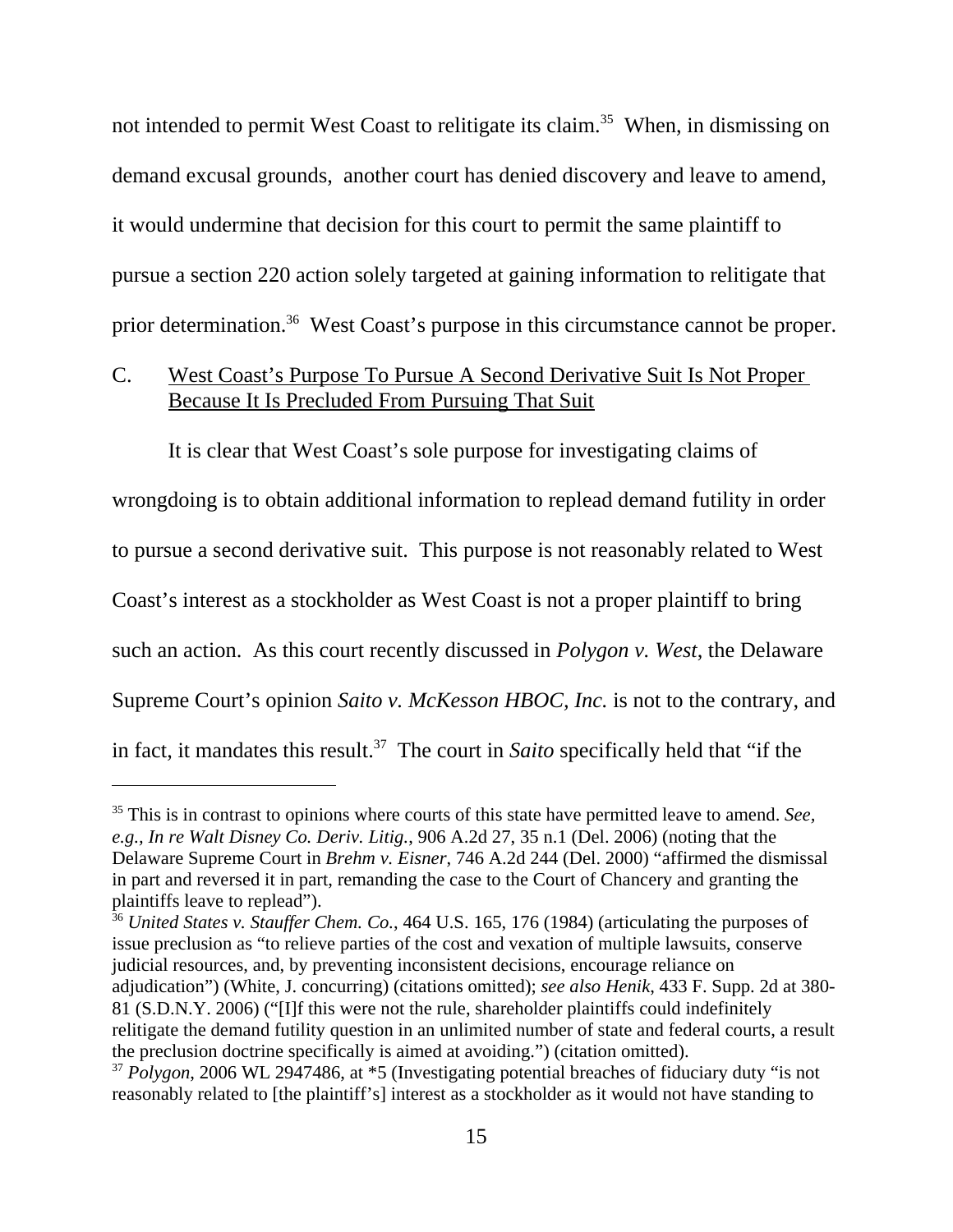stockholder's only purpose was to institute derivative litigation" there would be "a question as to whether the stockholder's purpose was reasonably related to his or her interest as a stockholder."<sup>38</sup> Here, West Coast articulates no other purpose for investigating wronging. Clearly, West Coast's sole purpose is to use the information it seeks to replead demand futility and craft a second derivative complaint. West Coast is precluded from this course of action. Therefore, West Coast's purpose is not reasonably related to its role as a stockholder, and West Coast does not have a proper purpose to investigate possible wrongdoing.

# D. The Independent Right Created By Section 220 Does Not Eliminate The Proper Purpose Requirement

West Coast argues it has a second ground for demanding books and records because section 220 creates a right independent of any underlying claims. This, of course, is a true statement of the law.<sup>39</sup> However, the nature of section 220 as an independent right does not eliminate the proper purpose requirement. The plaintiff states its purpose is "not solely to obtain documents to be used in a second lawsuit but to investigate potential breaches of fiduciary duty by the Company's officers

pursue a derivative action based on any potential breaches."); *cf. Saito,* 806 A.2d at 117 ("If a stockholder wanted to investigate alleged wrongdoing that substantially predated his or her stock ownership, there could be a question as to whether the stockholder's purpose was reasonably related to his or her interest as a stockholder, especially if the stockholder's only purpose was to institute derivative litigation.").

<sup>38</sup> *Saito*, 806 A.2d at 117.

<sup>39</sup> *Kaufman v. Computer Assocs. Intern., Inc.*, 2005 WL 3470589, at \*3 (Del. Ch. Dec. 13, 2005) ("Fundamentally, the right to proceed under Section 220 to inspect books and records exists independently of any claim the stockholder might ultimately choose to bring.").